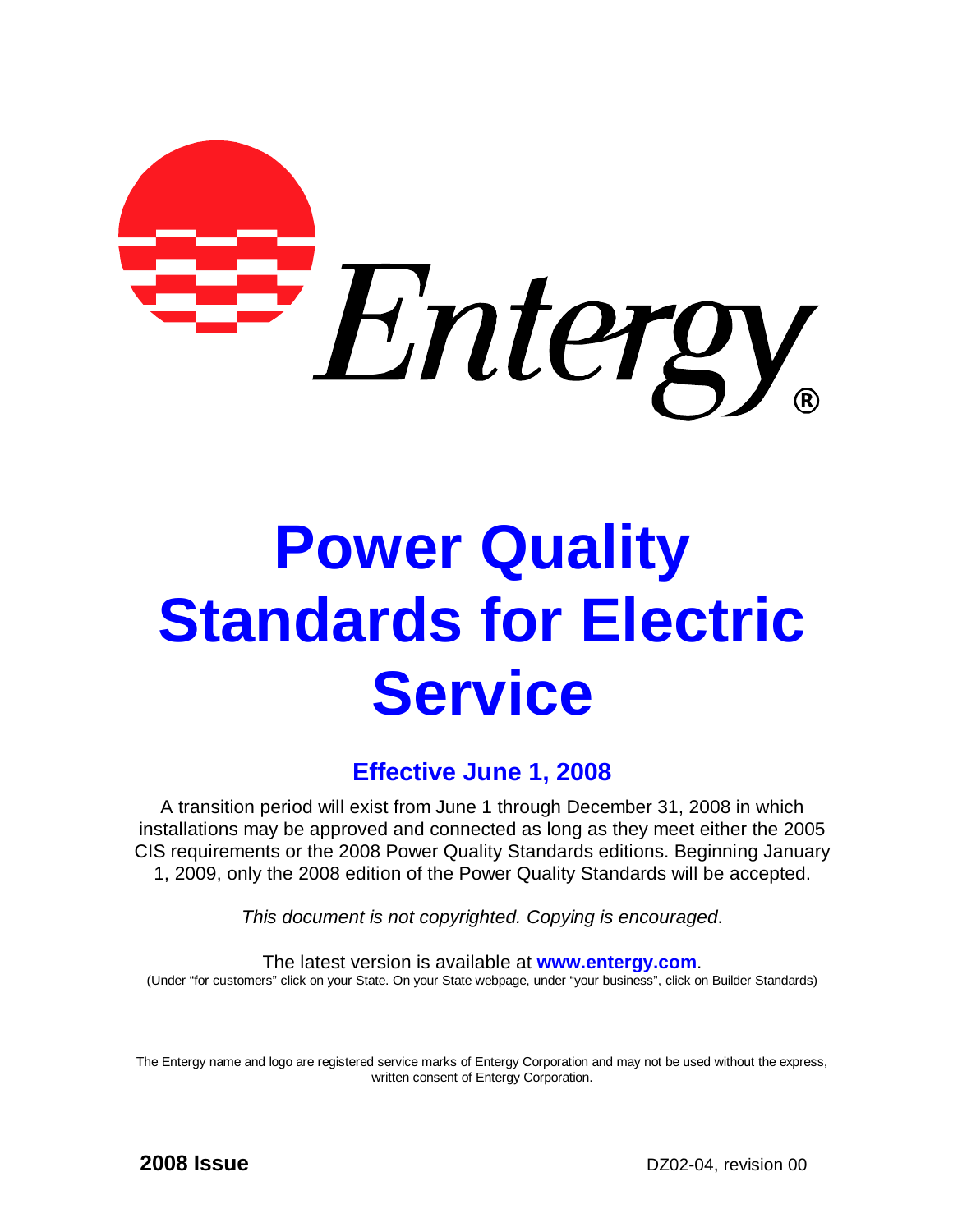# **Entergy Power Quality Standards**<br>Table of Contents

| <b>Section 1</b> |                                                                         |  |
|------------------|-------------------------------------------------------------------------|--|
| 1.1              |                                                                         |  |
| 1.2              |                                                                         |  |
| 1.4              |                                                                         |  |
| <b>Section 2</b> |                                                                         |  |
| 2.1              |                                                                         |  |
| 2.2              |                                                                         |  |
| 2.3              |                                                                         |  |
| <b>Section 3</b> | <b>Power Quality Parameters for Customer Equipment Specifications 8</b> |  |
| 3.1              |                                                                         |  |
| 3.2              |                                                                         |  |
| 3.3              |                                                                         |  |
| 3.3.2            |                                                                         |  |
| 3.4              |                                                                         |  |
| 3.5              |                                                                         |  |
| 3.6              |                                                                         |  |
| 3.7              |                                                                         |  |
| 3.8              |                                                                         |  |
| 3.9              |                                                                         |  |
| 3.10             |                                                                         |  |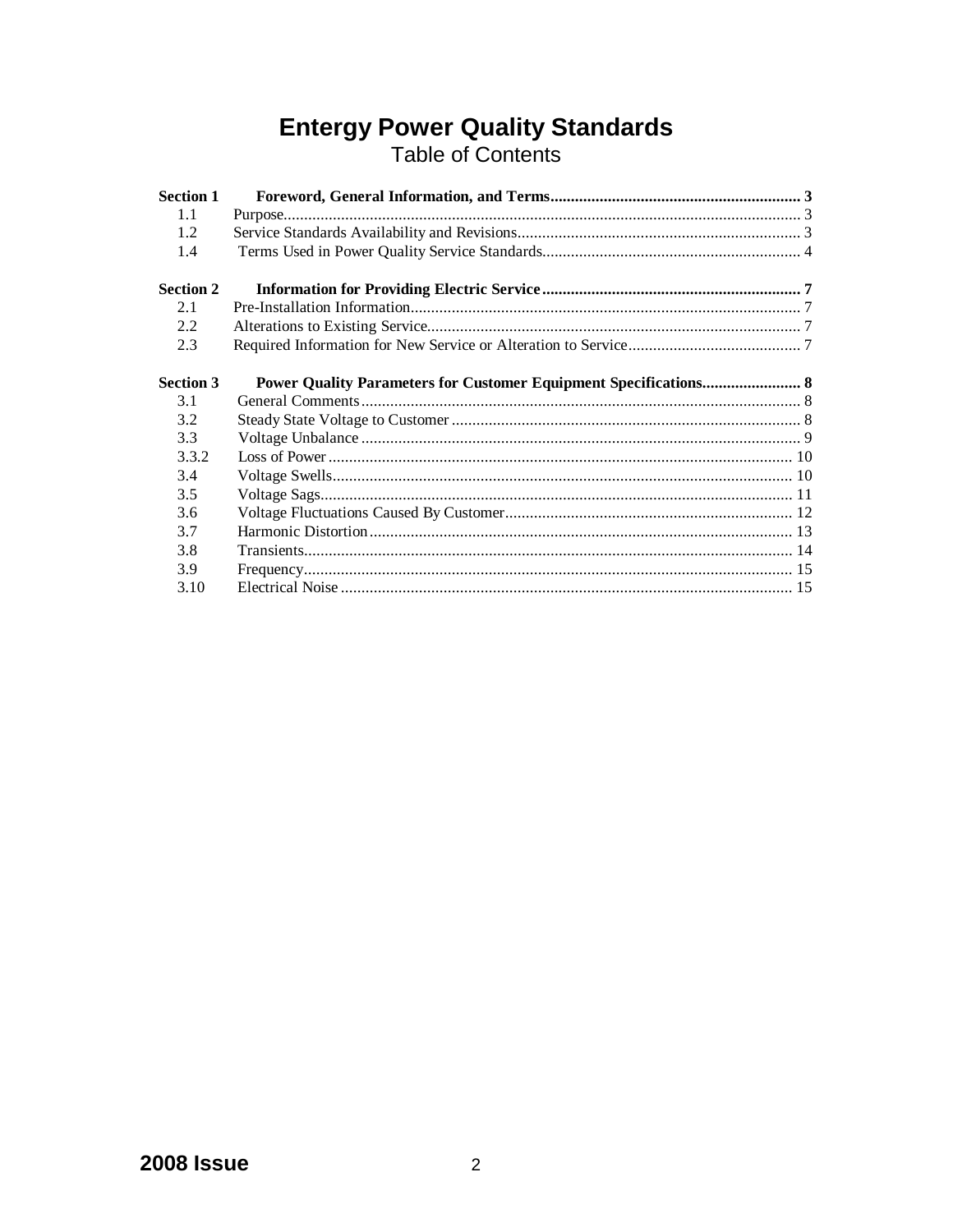# **Section 1 Foreword, General Information, and Terms**

#### **1.1 Purpose**

The information contained in this document is presented for customer connections to the Entergy power lines. Current power quality requirements, adopted by the Entergy companies to assure economical and satisfactory service to Customers, consistent with the most recent versions of the IEEE Standards, are set forth and discussed herein. Specific information regarding requirements that are different or are available only in specific areas can be found at the end of the document.

#### **1.2 Service Standards Availability and Revisions**

The current 2008 Edition Power Quality Service Standards are issued in an electronic format which can be accessed at Entergy's website at [www.entergy.com.](http://www.entergy.com.) Under "for customers" click on your State. On your State webpage, under "your business", click on Builder Standards.

These Power Quality Service Standards will be revised from time to time as new methods and improved equipment become available. This document may be re-issued or updated on January 1 every year. Changes of policy made after the publication date, will be in effect despite the fact that they will not be in the document. These changes of policy will be available upon request. If the issue date is not the current year, contact the Company or go to the website to determine if yours is the current edition or to obtain supplementary information. To acquire the Power Quality Service Standards in a book go to the Entergy website or contact the Company.

#### **1.3 How to Interpret and Apply the Standards**

When reading the standard, check out the key words (verbs):

**Shall:** Any rule using the word "shall" is strictly enforced

**Should**: Any rule using "should" carries the idea that options exist, but that the rule contains the best engineering expertise as written. This rule could be less strictly enforced than the "shall" rule.

**Recommend:** Any rule using "recommend" has several options, but the Company would like for the customer to use the one given.

**May:** Any rule using "may" is allowed by the Company. It's the customer's option.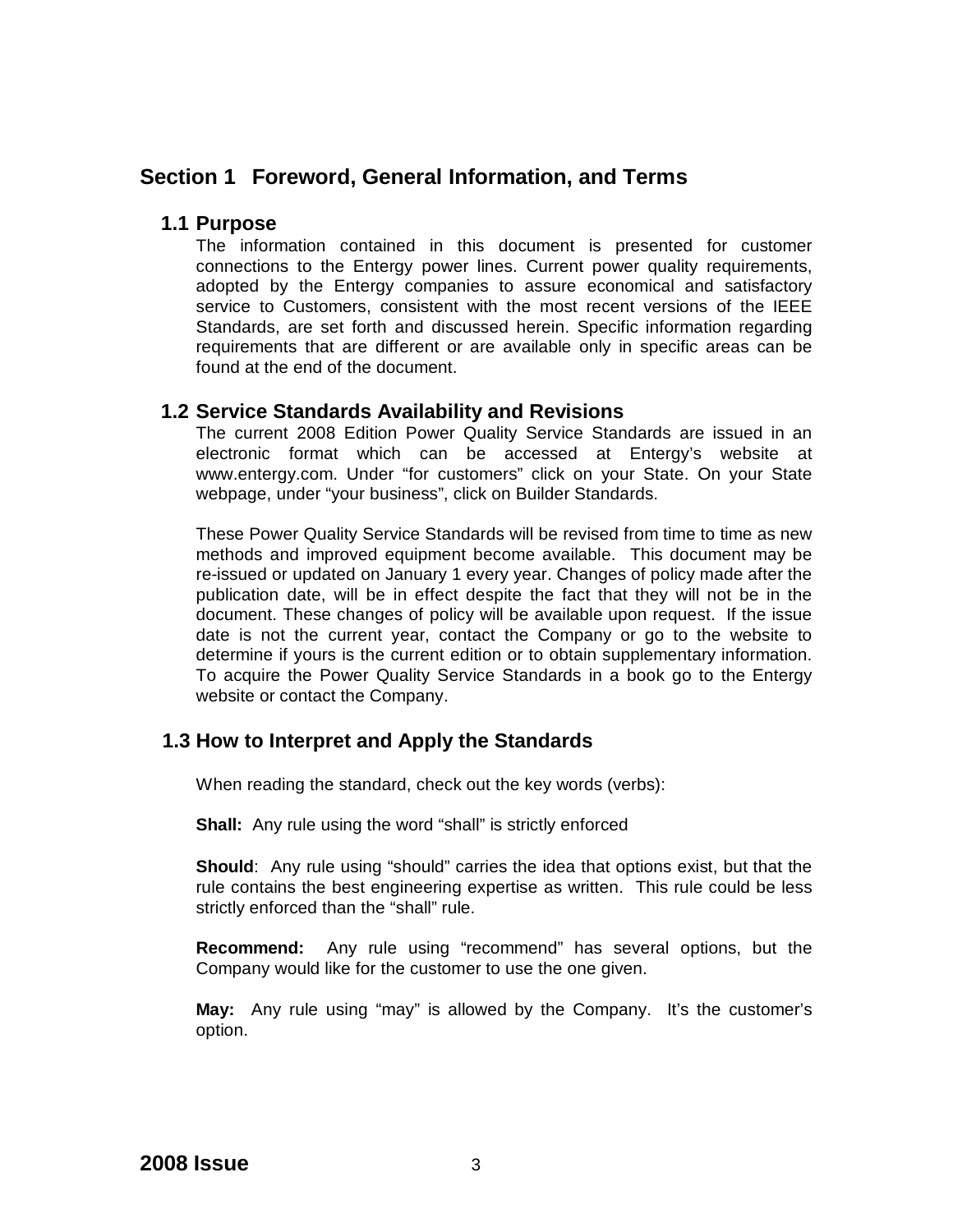# **1.4 Terms Used in Power Quality Service Standards**

**Agreement for Service:** See "Application".

**Ampere:** The unit of measurement of the rate of flow of electricity. It is the unit of current produced in a circuit by one volt acting through a resistance of one ohm.

**Application (or Agreement for Service or Contract):** The agreement between the Company and the Customer under which service is taken. Until a written agreement for service has been signed, service rendered by the Company is subject to the provisions of the Company's Service Regulations and applicable rate schedule. The provisions of the Company's standard application for service will be presumed to apply. The supplying and taking of such service shall constitute an Agreement for Service.

**Authorities (having jurisdiction) (AHJ):** The organization, office, or individual responsible for approving equipment, materials, an installation, or a procedure. The basic role of an AHJ is to verify that an installation complies with the National Electric Code.

**Company:** Entergy Corporation, its operating subsidiaries, officers, agents or employees.

**Contract:** See "Application".

**Current:** The rate of flow of electricity usually measured in amperes. The Company supplies alternating current (AC) and will not supply direct current (DC).

**Customer:** An individual, firm, partnership, association, corporation, organization, or governmental agency who is taking service as defined by regulatory authorities.

**Customer's Installation:** In general, all the wires, appliances, devices or apparatus of any kind or character on the Customer's side of the point of delivery except the meters, metering devices and facilities of the Company that may be located on the Customer's side of the point of delivery. The Customer's wiring and electrical equipment within or on the premises shall be installed and maintained in accordance with all effective building and wiring codes, and local laws and ordinances.

**Demand:** The kW or kVA, as shown or computed from the readings of the Company's demand meter installation, for the interval of the customer's greatest use between readings. (This is also known as maximum demand.)

**Electric Service:** See "Service".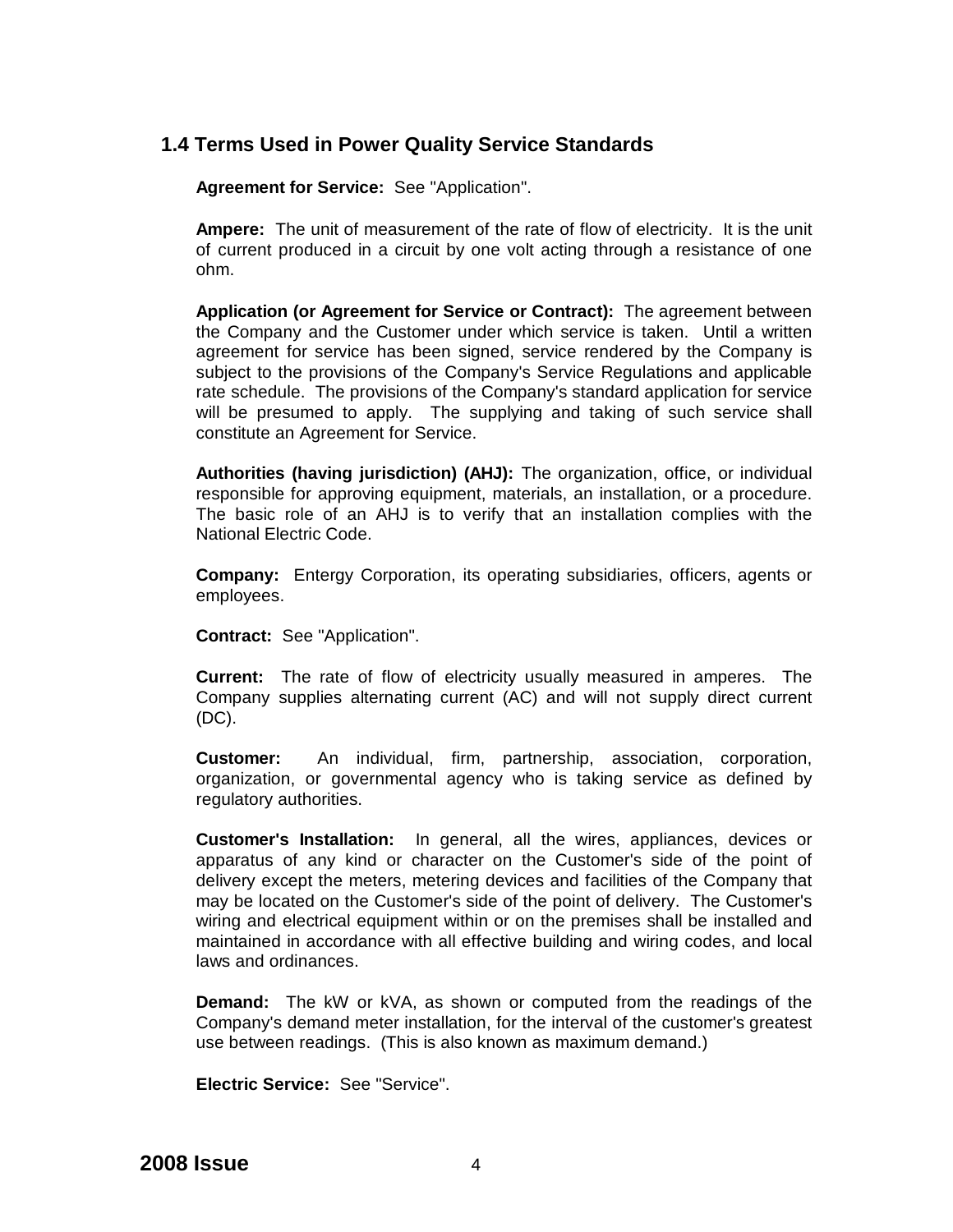**Energy:** The total work done as distinguished from the rate of doing work (power), usually measured in kilowatt-hours. Its amount depends upon the power and the time that the power is taken. For instance, a power rate of one kilowatt maintained for one hour is one kilowatt-hour of energy.

**Hertz:** Unit of frequency in Cycles per second For example, the Company furnishes 60 Hertz alternating current.

**Kilovolt-ampere:** (kVA) 1,000 volt amperes, the unit of apparent power, volts times amperes, which is comprised of both real and reactive power.

**Kilowatt:** (kW) 1,000 watts.

**Load:** The amount of electric power delivered or required at any specified point or points on a system.

**Meter:** A device or devices together with auxiliary equipment used for measuring any of the following: apparent, real, and reactive power and/or energy, which are supplied to any customer at a single point of delivery.

**Number of Phases:** See "Phase".

**Ohm:** The unit of measurement of electrical resistance or impedance. It is that resistance through which one volt will produce a current of one ampere.

**Phase (or Number of Phases):** Term which designates characteristics of alternating current. It is a term used in the electric industry relating to the characteristics of the electrical service available or supplied at a given location or required for the operation of a given electrical device. Single phase is normally supplied for residences and small power customers and three phase is supplied for larger power customers.

**Point of Delivery: (also called "Point of Common Coupling) The** physical location where the Customer's service terminals or wires are joined to the Company's facilities or such other point specifically designated by written agreement.

**Power:** The time rate of doing work, generating, transferring, or using electric energy, usually expressed in kilowatts (kW).

**Power Factor:** The ratio of real power (kW) to apparent power (kVA) for any given load and time. Normally, power factor is expressed as a ratio and stated as a percentage.

**Reactive-kilovolt-amperes:** (kVAR) (rkVA) (kilovar) The product of the applied voltage and the magnetizing or charging current, divided by 1,000. Reactivekilovolt-amperes do no work but must be supplied to magnetic equipment, such as motors. Generators or capacitors supply it.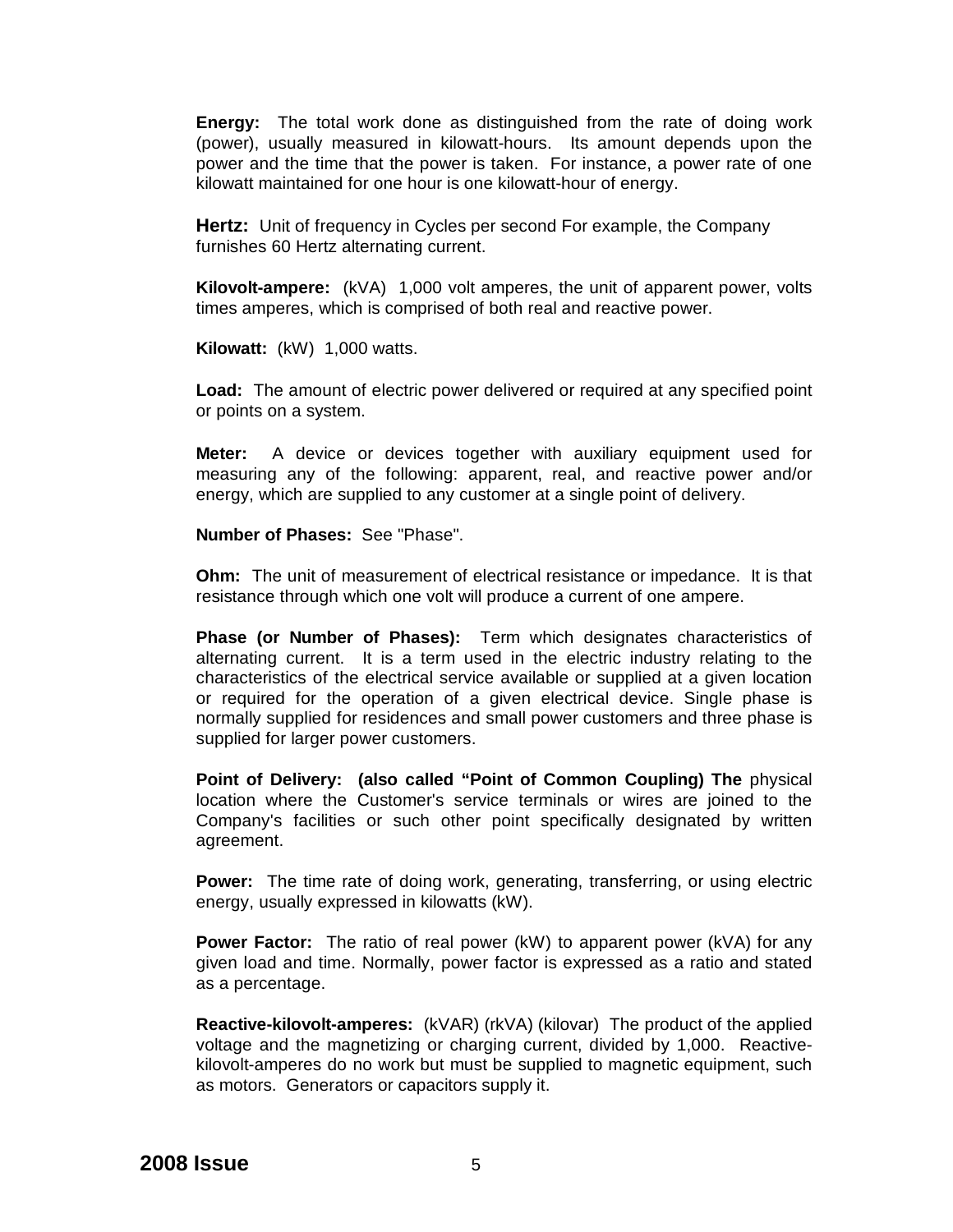**Sag (Voltage sag):** A decrease in RMS voltage at the power frequency for duration of 0.5 cycles to 1 minute. Typical values are 0.1 to 0.9 per unit.

**Service (or Electric Service):** The availability of electric power and energy to the Customer, regardless of whether any power and energy is actually used. Supplying of service by the Company consists of its maintaining at the point of delivery the approximate nominal voltage and frequency by means of facilities adequate for supplying the Customer's contracted load.

**Shall:** The highest degree of requirement, no other options exist when shall is used. ( also see 1.4)

**Volt / Voltage:** A unit of electrical pressure or potential or electromotive force which if applied to a load of one ohm resistance will cause a current of one ampere to flow. Primary distribution and transmission voltages are usually designated in kilovolts (kV). One kilovolt is equal to 1,000 volts.

**Watt:** An electrical unit of power. Electrical appliances and lamps are rated in watts to indicate their capacity or rate of using power for doing work. A 100 watt lamp used 10 hours will use one kilowatt-hour (kWh) of energy (1,000 watthours). Likewise a household iron rated at 1,000 watts will use one kilowatt-hour in one hour.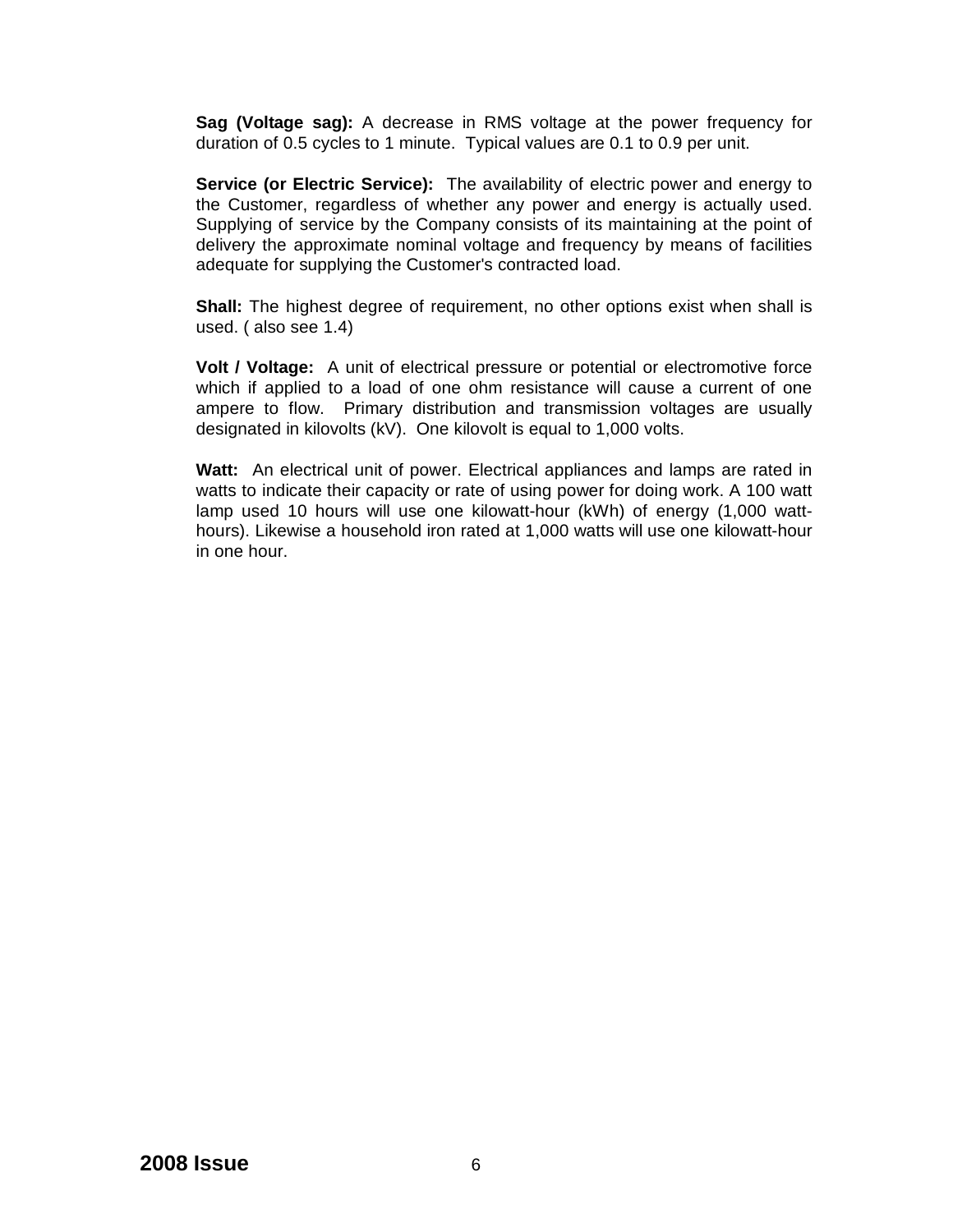# **Section 2 Information for Providing Electric Service**

#### **2.1 Pre-Installation Information**

The Company can expedite service connection and minimize cost to both the Customer and the Company if the Customer consults the Company before the design phase of the installation has begun. The Company is not responsible for the cost of replacing any of the Customer's facilities that do not meet the requirements for service. Connection to the Company's electric system is not available prior to approval by the Company. The approval process may include the acquisition of permits and/or inspections by the authorities having jurisdiction. Consult the Customer Installation Standards for more information.

#### **2.2 Alterations to Existing Service**

The Company's facilities, including meters, transformers, and other equipment, are sized and installed to satisfy the Customer's requirements at the time the service is initiated and is based on information supplied by the Customer. Consulting with the Company regarding any change in the Customer's requirements is recommended. It is essential that the Customer give notice to the Company of any substantial additional load (e.g., a large motor or generator) that is to be connected to the electric system. The Customer should not proceed to make these additions until after the Company has notified them that it can either supply the increased load or the conditions under which the increased load can be served. The Company is not liable for any damages incurred by the Customer connecting additional equipment without notice to the Company.

#### **2.3 Required Information for New Service or Alteration to Service**

The Customer **shall** furnish the following information to Company for any new service, or alterations to existing service, desired by the Customer:

- 1. Total motor load (to include size(s) of largest motor(s), starting current(s), NEMA letter or code) and rated voltage.
- 2. General characteristics of equipment to be driven by motors.
- 3. Date new electric service or alterations to existing service are needed.
- 4. Any highly fluctuating loads such as welders, X-ray machines, and motors with unusual or frequent starting requirements

The Company reserves the right to refuse to connect its service if the Customer's installation does not meet the Company's requirements in this document. In some instances, the most practical solution to these problems may be the installation of additional facilities to serve the Customer. Should the Company need to install such additional facilities, the Customer will be required to pay for them.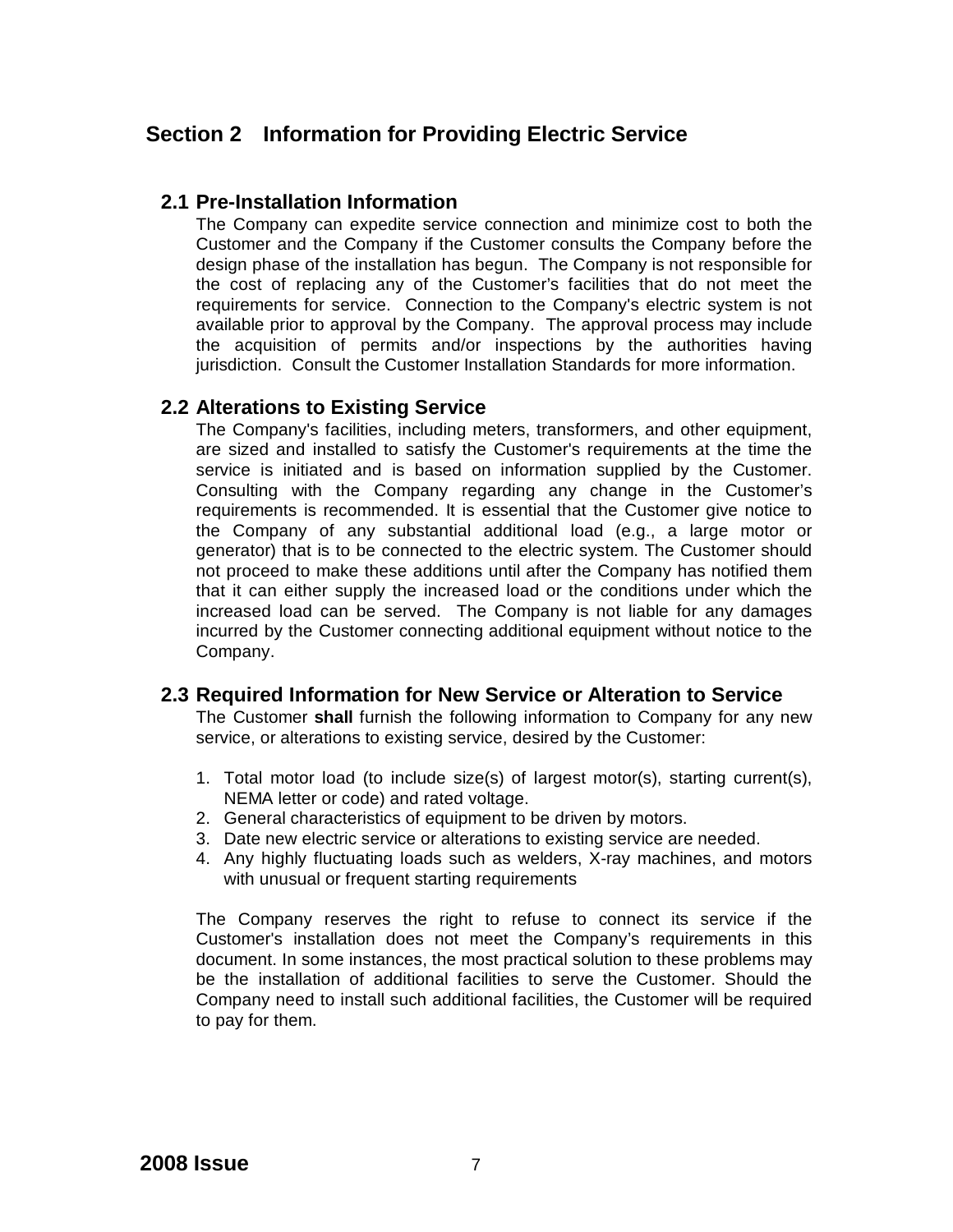# **Section 3 Power Quality Parameters for Customer Equipment Specifications**

#### **3.1 General Comments**

This Section provides general guidelines on the quality of power a Customer can expect to receive at the point of electrical service. Additionally, this Section lists the restrictions the Company places upon the electrical distortion allowed on the power system that is caused by a Customer's equipment. This is to ensure that the Company's and other Customers' equipment will not be adversely impacted by a new Customer's facilities or an existing Customer's planned expansion.

The Company should be consulted early in the design phase for new installations and load additions to address specific installation requirements for new facilities and planned expansions.

Applicable Standards are:

ANSI C84.1 Electric Power Systems and Equipment

ANSI MG-1 Motors and Generators

ANSI C62.92.4-1991 IEEE Guide for the Application of Neutral Grounding in Electrical Utility Systems, Part IV-Distribution

IEEE 141-1993 IEEE Recommended Practices For Electric Power Distribution For Industrial Plant Systems

IEEE 519-1992 IEEE Recommended Practices And Requirements For Harmonic Control In Electrical Power Systems

IEEE 1159-1995 IEEE Recommended Practice For Monitoring Electric Power **Quality** 

## **3.2 Steady State Voltage to Customer**

The steady state voltage is the voltage a Customer can expect to receive under normal operating conditions. Since the loads on a utility system are constantly changing, it is impossible to maintain a completely constant voltage. Thus the Company will provide voltage regulation to keep the steady state voltage within the ranges shown in Tables 3.1 and 3.2 as indicated by ANSI standard C84.1.

| $1$ able 5.1 And C04.1 voltage Limits (Service voltage) |                                     |        |  |  |
|---------------------------------------------------------|-------------------------------------|--------|--|--|
| Service Voltage (1)                                     | Range A $(2)(4)$   Range B $(2)(6)$ |        |  |  |
| Maximum                                                 | $+5%$                               | +5.83% |  |  |
| Minimum                                                 | $-5%$                               | -8.33% |  |  |

**Table 3.1 ANSI C84.1 Voltage Limits (Service Voltage)**

1. **Service voltage** is measured at the point of common coupling between Customer and Company. Jurisdictional Public Service Commissions may specify other voltage limits.

*Notes continued on next page*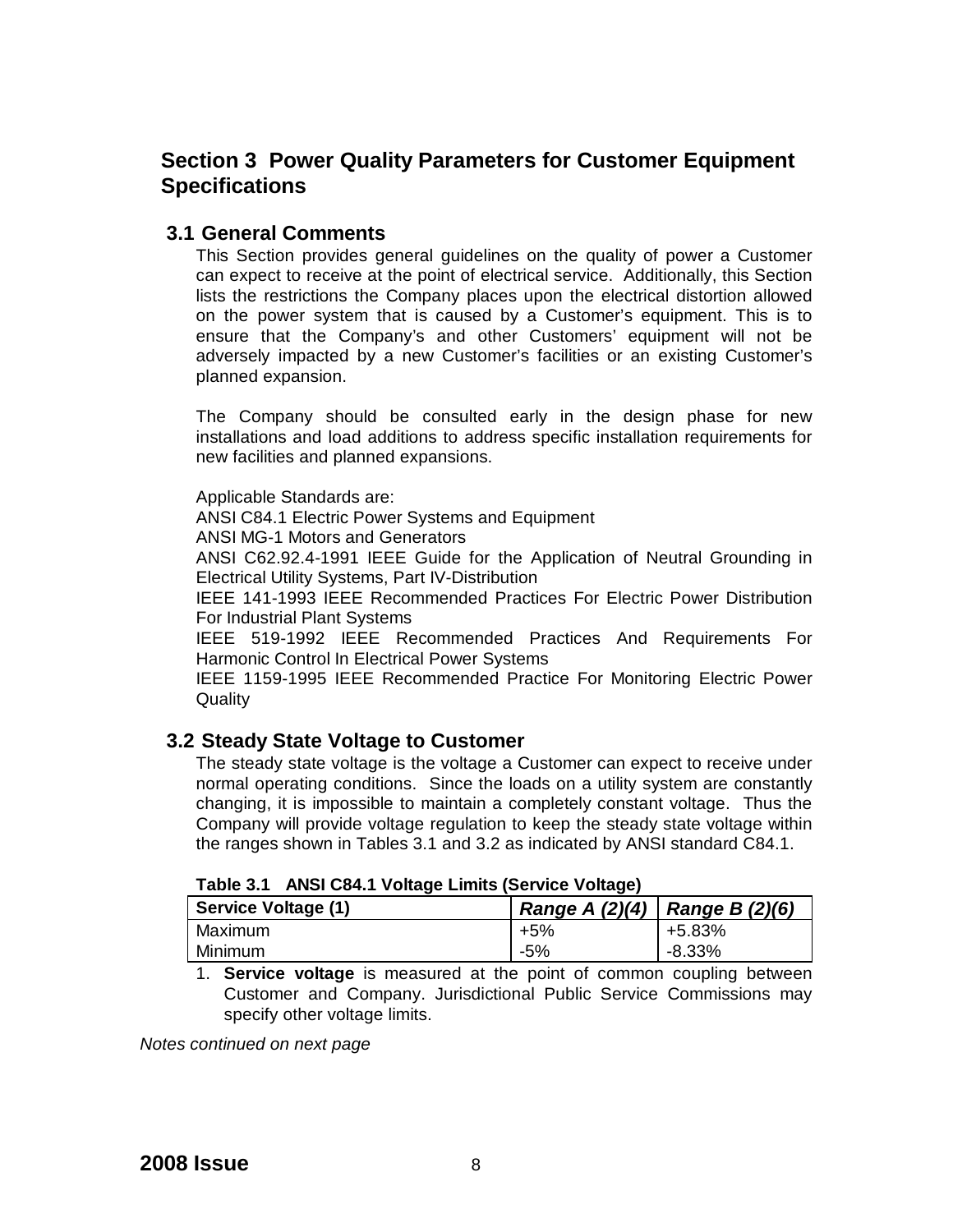| <b>Utilization Voltage (6)</b> |                                             | Range A (2)(4)       | Range B (2)(6)             |  |  |
|--------------------------------|---------------------------------------------|----------------------|----------------------------|--|--|
|                                | Maximum (equipment rated $>600$ V)   $+5\%$ |                      | +5.83%                     |  |  |
|                                | Maximum (equipment rated <600 V) $ +4.17\%$ |                      | $+5.83%$                   |  |  |
|                                | Minimum                                     | $-8.33\%(-10\%$ (3)) | $1 - 11.67\%(-13.33\%(3))$ |  |  |

#### **Table 3.2 ANSI C84.1 Voltage Limits (Utilization Voltage)**

- 2. Voltage limits in % deviation from nominal
- 3. For circuits with no lighting equipment
- 4. **Range A** applies to normal operations
- 5. **Range B** applies for short duration and/or abnormal conditions on the utility system (excluding fault conditions and transients).
- 6. **Utilization Voltage** is measured at the equipment using the electricity.

When abnormal conditions occur (such as the loss of a major transmission line, generator, etc.), corrective measures shall be taken by the Company within a reasonable time to improve voltages to meet Range A guidelines. The Company will follow these guidelines for service voltages.

It is the responsibility of the Customer to design their electrical system to ensure the utilization voltage guidelines in ANSI standard C84.1 are met. Table 3.2 lists the guidelines for the Customer's utilization equipment.

The Company's transmission grid (above 34.5 kV) is designed to operate at steady state voltage levels between 95% and 105% during normal conditions and between 92% and 105% during contingency situations. Accordingly, Customers fed from the transmission grid should have a means of regulating the step-down transformer(s) low-side voltage to ensure the appropriate voltage levels are maintained at the Customer's utilization equipment.

## **3.3 Voltage Unbalance**

#### **3.3.1 Voltage Unbalance at Service Entrance**

The voltage Unbalance at the service entrance under **no-load** conditions should be limited to 3% or less per ANSI standard C84.1. The Company's facilities will be designed to meet this guideline.

Percent voltage unbalance =  $V$  max dif – Vav 3 ph  $X$  100 % Vav 3 ph

Where:

Vmax dif = the phase voltage most different from the average of three phases Vav  $3$  ph = the average voltage of three phases

For voltage imbalance greater than 1% at a Customer's motor terminals, the motor should be derated; ANSI Standard MG-1 provides guidelines for motor derating to avoid excessive motor heating. Additionally, excessive current imbalance due to supply voltage imbalance can cause nuisance tripping of motor protective devices. The Customer is responsible for balancing the loads in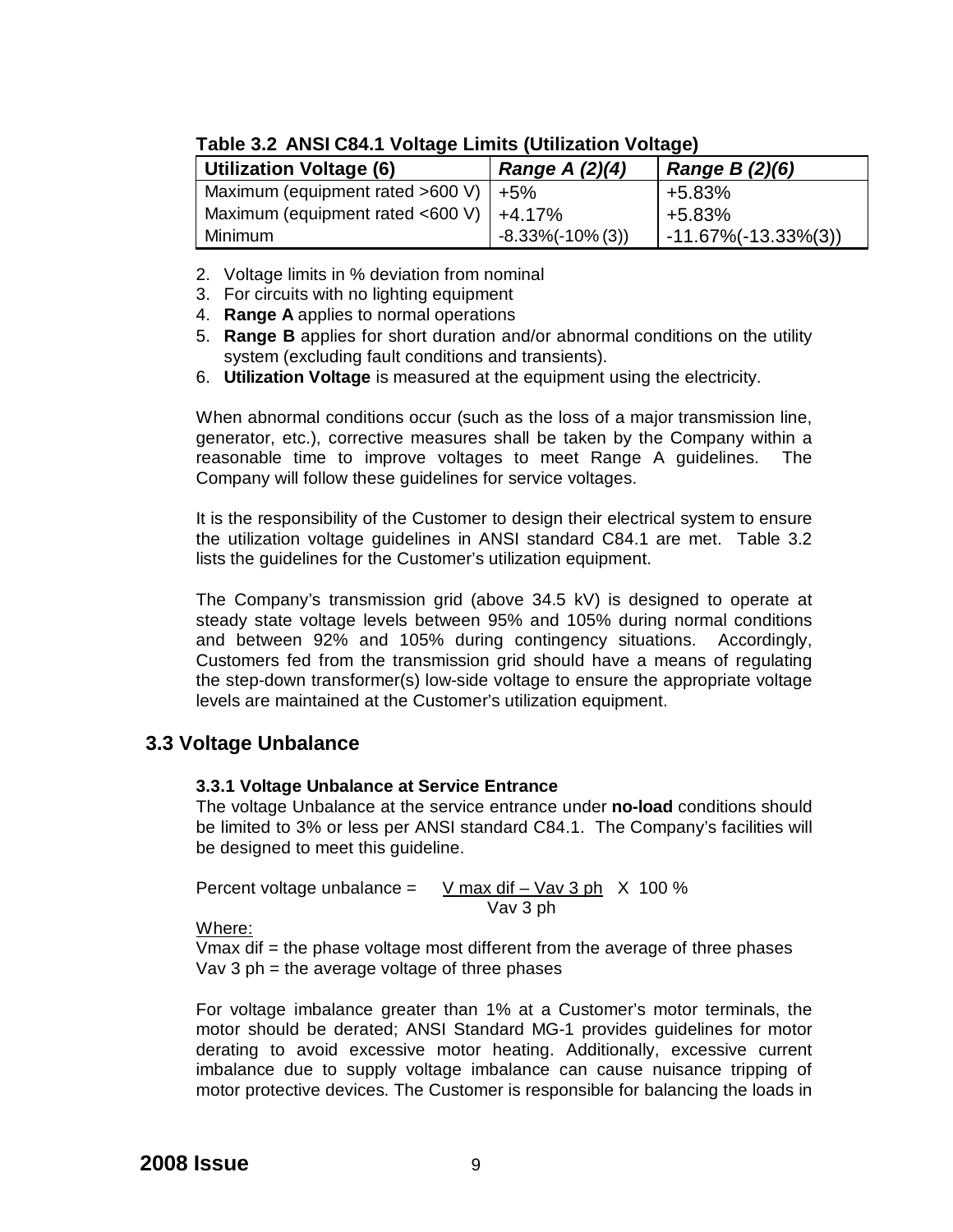their facility to ensure adequate levels of balance are maintained during all loading conditions.

#### **3.3.2 Loss of Power**

An extreme case of phase imbalance is single phasing, which can occur on both the utility side and the Customer side of the point of common coupling. It is the responsibility of the Customer to protect utilization equipment from singlephasing events on the power system. Compliance with the NEC does not ensure adequate protection from single phasing. Also see Section 14.7.3 and NEC 430.

#### **3.4 Voltage Swells**

Voltage swells are characterized as RMS (root mean square) voltage variations exceeding 110% of nominal voltage for less than one minute. Faults to ground on power systems may cause voltage swells on the unfaulted phases, which last for the duration of the fault. The magnitude of the swell depends upon the circuit grounding configuration and the relation of the zero sequence impedance to the positive sequence impedance of the system. Additionally, system voltage regulation shall be considered when determining the maximum over voltage seen by the equipment. This may result in the maximum prefault operating voltage being 5% above the nominal for some customers.

The order of magnitude of over voltage during ground faults is shown in Table 3.3 for various types of distribution systems (34.5 kV and below).

| <b>System</b>                                 | <b>Over Voltage Maximum</b><br>(per ANSI C62.92.4) |  |  |
|-----------------------------------------------|----------------------------------------------------|--|--|
| Ungrounded                                    | 1.82 X nominal line-ground voltage                 |  |  |
| Four-wire multigrounded (cable system)        | 1.5 X nominal line-ground voltage                  |  |  |
| Three- or Four-wire ungrounded                | 1.4 X nominal line-ground voltage                  |  |  |
| Four-wire multigrounded (open wire<br>system) | 1.25 X nominal line-ground voltage                 |  |  |

**Table 3.3 Voltage Swell Maximum During Ground Faults**

It is the Customer's responsibility to protect sensitive equipment from these voltage swells by using fast acting voltage regulators or power conditioners.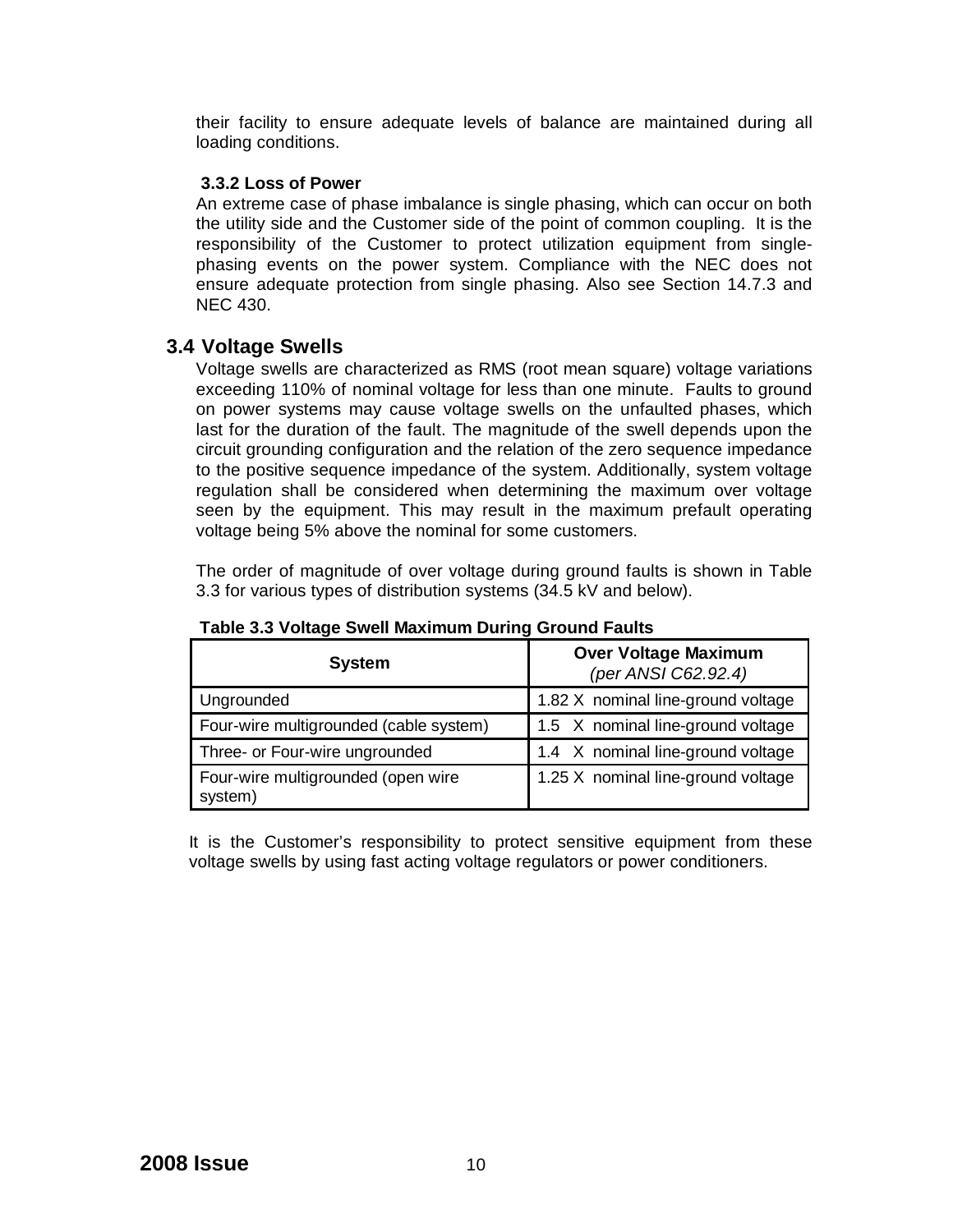#### **3.5 Voltage Sags**

Voltage sags are RMS voltage variations between 10% and 90% of nominal voltage for less than one minute. Voltage sags typically are caused by a fault condition somewhere on the power system. The actual sag seen by the Customer depends upon a number of factors such as service voltage level, fault location, fault type, the number of delta-wye or wye-delta transformations between the fault and the Customer, etc.

An Electric Power Research Institute (EPRI) national survey performed on electrical distribution systems found that 40% of the sag events resulted in a voltage of less than 70% of nominal (see Figure 1). Additionally, only 16% of the events resulted in a voltage of less than 40%. *Performance at a specific location may be significantly better or worse depending on many factors***.** Due to protective device coordination and other factors, voltage sags on distribution systems can last for two or more seconds.

#### **Figure 1**

#### **Typical Distribution System Voltage Sag Frequency (based on actual m easurements from the Electric Pow er Research Institute Distribution Power Quality Project)**



Customers fed directly from the transmission system (above 34.5 kV) generally will experience the effects of fewer sags than a distribution fed Customer as well as experience faster fault clearing times. A voltage sag on the transmission system due to a fault will generally last from 5 to 12 cycles. Customers on distribution systems may experience the effects of a voltage sag occurring on the transmission system. Performance at a specific location varies widely depending on the service voltage level, circuit configuration, the location of the fault and many other factors.

Accordingly, Customers served from all voltage levels should provide conditioned power for sensitive controls and equipment and ride-through circuitry for critical motors to mitigate the impact of voltage sags.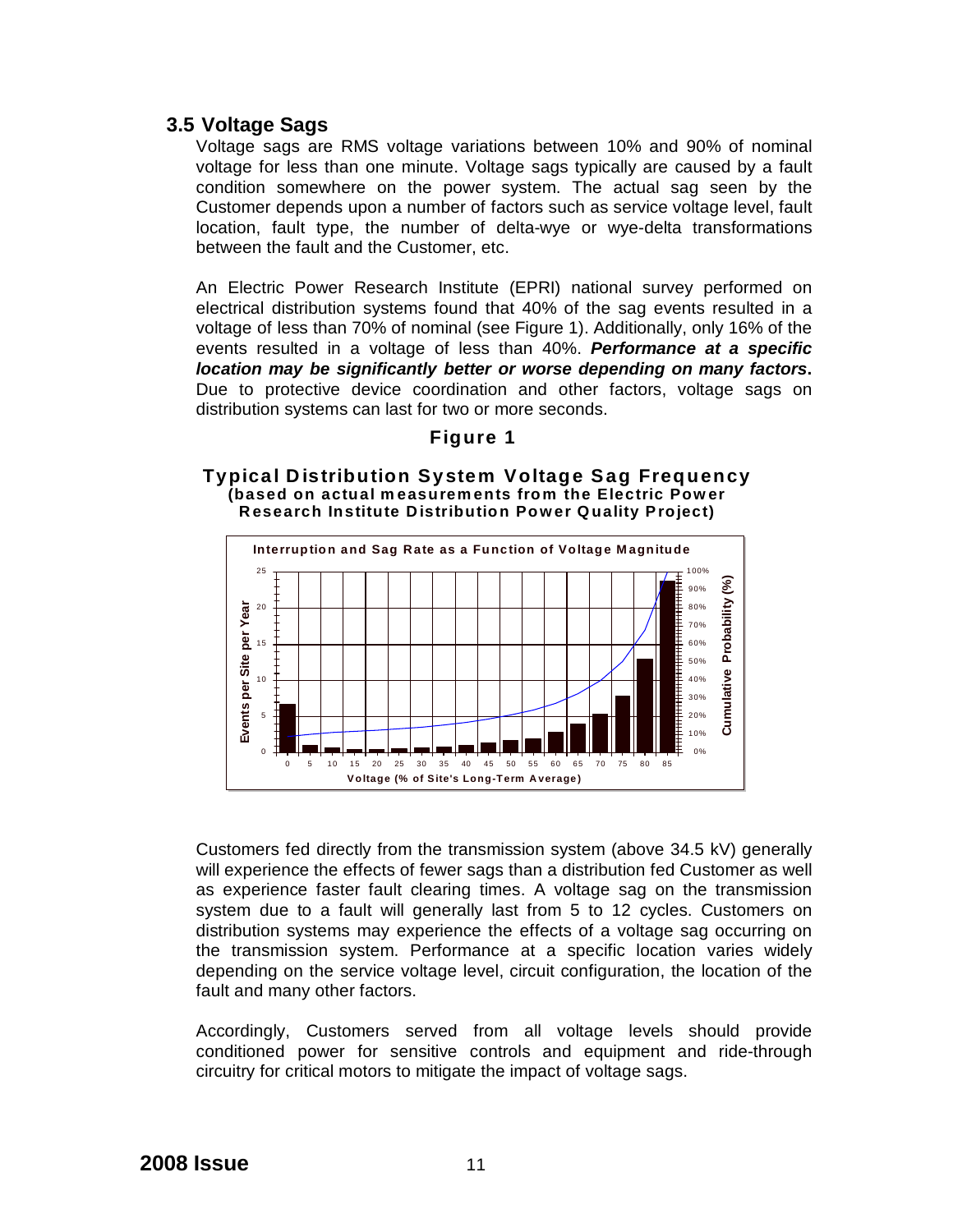#### **3.6 Voltage Fluctuations Caused By Customer**

Voltage fluctuations are systematic variations of the voltage envelope or a series of random voltage changes, the magnitude of which does not normally exceed the steady state voltage ranges prescribed in ANSI C84.1. Voltage fluctuations are often referred to as flicker due to their impact on lighting intensity. The Company requires certain restrictions of Customers with fluctuating loads to mitigate the impact of voltage fluctuations on the rest of the Customers on the utility system. The GE Flicker Limit Curve (Figure 2) is used as a guideline for voltage fluctuations, as modified by the limits in the following paragraphs.

For customers with loads causing voltage fluctuations in the frequency range of 1 to 25 Hz, voltage flicker levels are unacceptable if either one of the following conditions exist: (a) the cumulative RMS voltage flicker at the point of common coupling exceeds 0.30% for 1.0% of a representative time period, or (b) the instantaneous voltage flicker level regularly exceeds 0.45% at the point of common coupling (this is approximately equal to a cumulative RMS voltage flicker of 0.45% for 0.01% of a representative time period). It is the Customer's responsibility to install corrective equipment to reduce the voltage flicker to acceptable levels.

Regardless of the frequency of occurrence, Customer switched loads shall not result in a voltage step change greater than 4% on the Company's distribution system or 2.5% on the transmission system (above 34.5 kV). The Customer is responsible for installing reduced voltage starting or other equipment to meet these restrictions.

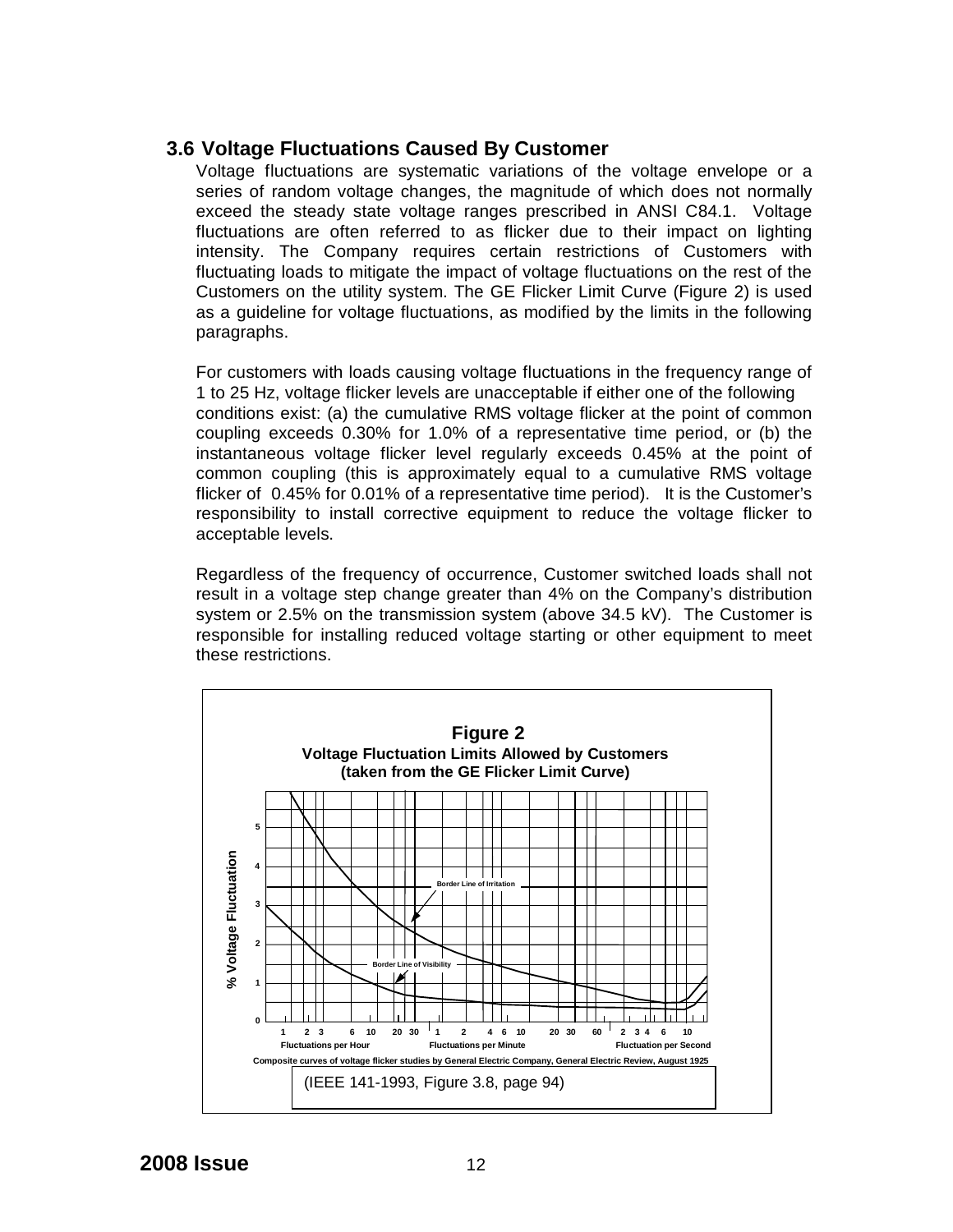The allowable maximum voltage drop at a motor's terminals or on the Customer's own distribution system depends upon the Customer's requirements. It is the Customer's responsibility to ensure that the starting of their motor does not result in an unacceptable voltage drop within their facility.

#### **3.7 Harmonic Distortion**

Harmonics are voltages or currents at frequencies that are integer multiples of the fundamental 60 Hz frequency (120 Hz, 180 Hz, 240 Hz, etc.). Harmonics combine with the fundamental voltage or current and produce a distorted waveform. Harmonic distortion exists due to the nonlinear characteristics of devices and loads on the power system. The IEEE standard 519 provides harmonic distortion limits for both voltage and current at the point of common coupling (PCC). The point of common coupling, when measuring for harmonic distortion, is defined as a point of metering or any point where both the Company and the Customer can access the point for direct measurement of the harmonic indices meaningful to both. Generally the PCC will be the high side of the transformer supplying a single industrial or commercial Customer. The Company is responsible for maintaining the quality of the utility system voltage waveform to all Customers The Customer is responsible for limiting harmonic currents injected into the power system.

The voltage distortion limits followed by the Company are shown in Table 3.4. In order to conform to the above listed constraints, the Company requires the Customer to follow the IEEE standard 519 harmonic current injection limits. These limits, measured at the point of common coupling, are shown below:

| (Paragraph 10.4.1 + Table 11.1, page 59) |                                    |                |  |  |
|------------------------------------------|------------------------------------|----------------|--|--|
| <b>Utility Bus Voltage</b>               | <b>Maximum Individual Harmonic</b> | Maximum        |  |  |
|                                          | Component (%)                      | <b>THD (%)</b> |  |  |
| $< 69$ kV                                | 3.0%                               | 5.0%           |  |  |

#### **Table 3.4 Harmonic Voltage Limits, IEEE STD 519**

(Note: THD = Total Harmonic Distortion

| Table 3.5 Harmonic Current Distortion Limits ( $I_h$ IN PERCENT OF $I_L$ ) |
|----------------------------------------------------------------------------|
| Service Voltage < 69 kV(IEEE519, page 78 Table 10.3)                       |

| $SCR =$<br>$I_{\rm sc}/I_{\rm L}$ | h<11 |     | 11 <h 17="" <="" <math="">\mid 17 <h 23<="" <="" th=""><th>23<br/><math>&lt;</math>h&lt;<br/>35</th><th><math> 35 \angle h</math></th><th><b>TDD</b></th></h></h> | 23<br>$<$ h<<br>35 | $ 35 \angle h$ | <b>TDD</b> |
|-----------------------------------|------|-----|-------------------------------------------------------------------------------------------------------------------------------------------------------------------|--------------------|----------------|------------|
| $20$                              | 4.0  | 2.0 | 1.5                                                                                                                                                               | 0.6                | 0.3            | 5.0        |
| 20-50                             | 7.0  | 3.5 | 2.5                                                                                                                                                               | 1.0                | 0.5            | 8.0        |
| 50-100                            | 10.0 | 4.5 | 4.0                                                                                                                                                               | 1.5                | 0.7            | 12.0       |
| 100-1000                          | 12.0 | 5.5 | 5.0                                                                                                                                                               | 2.0                | 1.0            | 15.0       |
| >1000                             | 15.0 | 7.0 | 6.0                                                                                                                                                               | 2.5                | 1.4            | 20.0       |

NOTES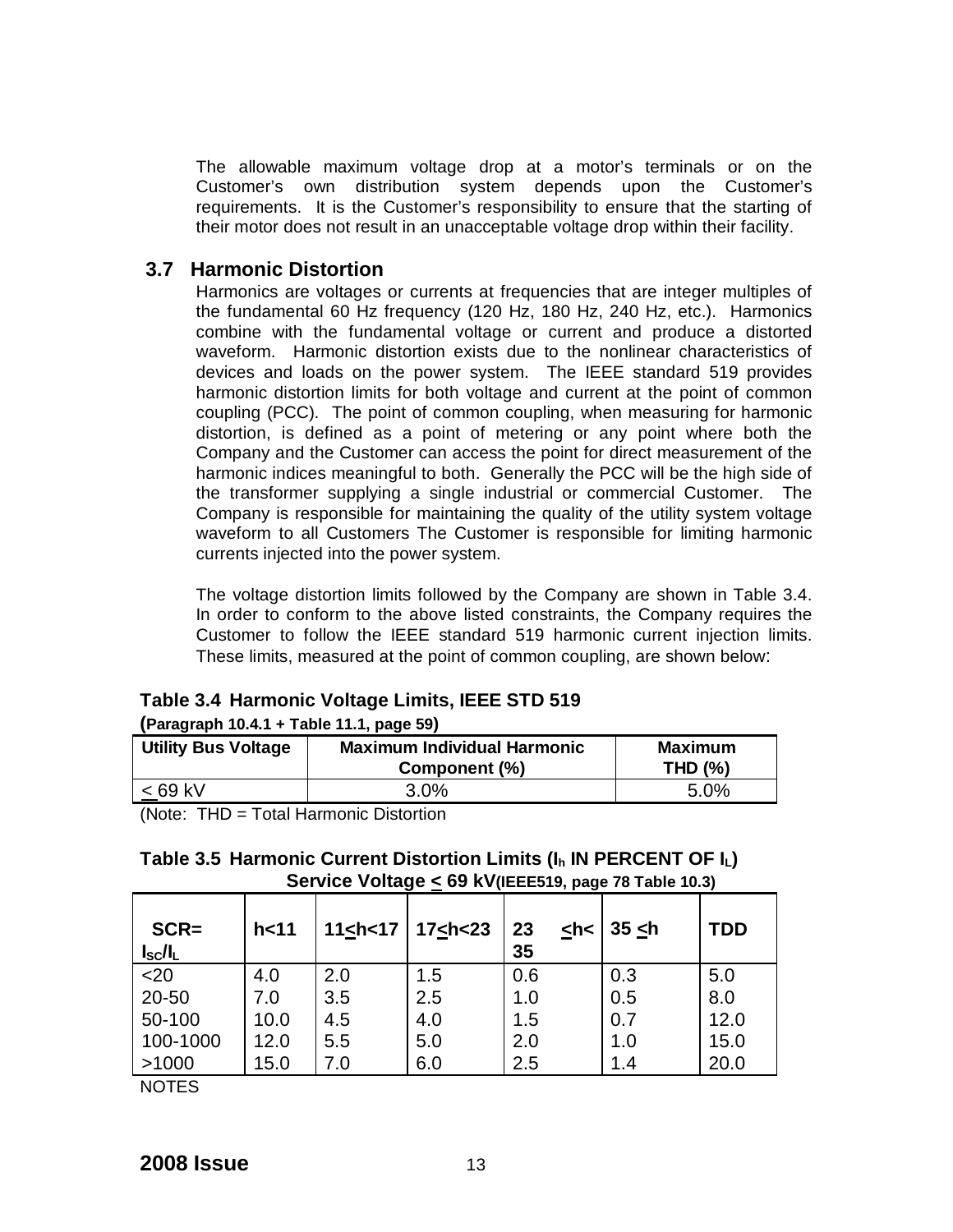- 1. Values shown for the current distortion limits are in percent of "average maximum demand load current" See next page
- 2. SCR = short circuit ratio (utility short circuit current at point of common coupling divided by the Customer average maximum demand load)
- $3. h =$  harmonic number,
- 4.  $I_{SC}$ = Utility short circuit at the point of common coupling,
- 5.  $I_1$  = Customer average demand load,
- 6. TDD = Total Demand Distortion

#### **3.8 Transients**

Transients are deviations from the AC sine wave having a very short duration, typically from a fraction of a microsecond to a very few milliseconds. Transients can be broken into two sub-categories: oscillatory transients and impulsive transients (see Figure 3). Most transients on the power system, which are within the Customer's facilities, are oscillatory in nature.



Capacitor switching is the most common cause of an oscillatory transient on the power system. Although the voltage magnitude can approach two times the peak voltage, usually system damping causes the voltage to be less than 1.6 per unit (1.0 per unit = 100% of nominal). These transients can occur on a daily basis. It is the Customer's responsibility to ensure that the sensitive drives and equipment have enough input line reactance (via a suitably designed choke or filter) to avoid nuisance tripping.

Lightning is the most common cause of impulsive transients. Voltage transients caused by lightning can be much higher in magnitude than capacitor switching but are much shorter in duration and have lower energy levels. Customers